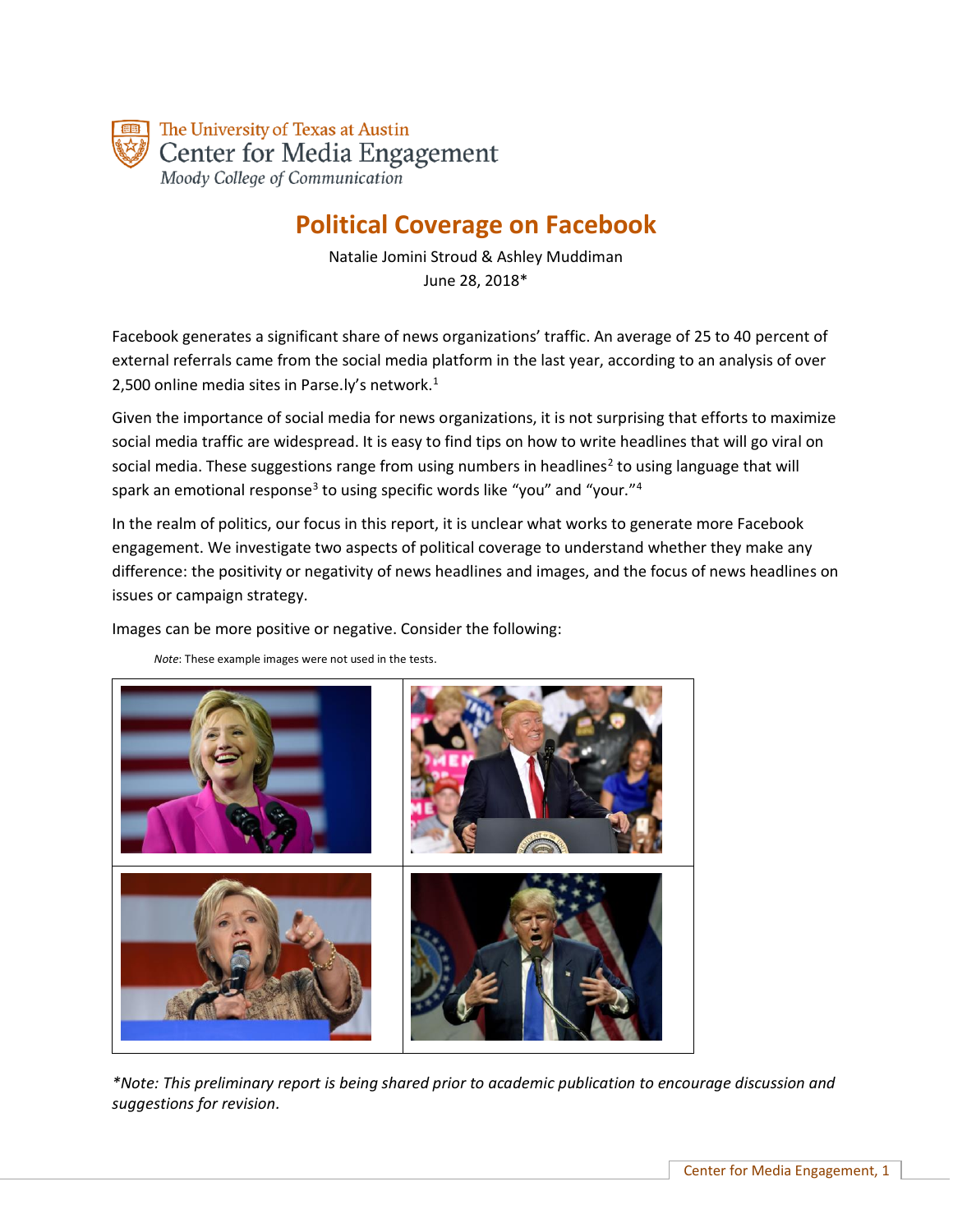Headlines can be more positive or negative as well. Consider the following:

| Trump Asserts Independence from his Allies | Trump Attacks his Allies               |
|--------------------------------------------|----------------------------------------|
| Clinton Maintains Lead in Latest Poll      | Clinton's Lead Shrinks in Latest Polls |

*Note:* These example headlines were not used in the tests.

Headlines can emphasize campaign strategy (e.g. who is ahead and behind and how the candidates are maneuvering to gain an electoral advantage) or issues (e.g. the political topics and policies discussed by candidates and the public). The following headlines illustrate the difference:

| Trump Draws Large Audiences in Pennsylvania | Trump's Emphasizes Immigration in Pennsylvania    |
|---------------------------------------------|---------------------------------------------------|
| Clinton Courts Women at Latest Rally        | <b>Clinton Discusses Abortion at Latest Rally</b> |

*Note:* These example headlines were not used in the tests.

How do these factors affect Facebook engagement? The Center for Media Engagement partnered with a national news organization and the social media testing platform [Naytev](http://www.naytev.com) to find out. We analyzed what predicts clicks, comments, and reactions (e.g., like, love, haha, wow, sad, and angry). We looked at all three outcomes because Facebook's proprietary algorithm prioritizes posts that generate more clicks, comments, and reactions in the News Feed.<sup>5</sup>

We conducted 118 tests on Facebook that garnered 2,670,886 impressions during the 2016 primary and general election. The news organization created posts using Facebook's sponsored ads system and the Naytev platform, which randomized the displayed headline and image.

In some tests, people saw one of two different images and one of three versions of a headline. In other tests, people saw one of three different images and one of two versions of a headline. For each test, we analyzed whether the headline or image that was the **most negative/positive**, or the headline that was **most strategic/issue-focused** generated a different level of engagement than the other headline(s) or image(s). All images and headlines were accurate reflections of the news content contained in the article.

In 69 tests conducted between April 12 and October 19, 2016, the newsroom varied the positivity and negativity of the image and headline.

In 49 tests conducted between October 17 and November 9, 2016, the newsroom varied the positivity/negativity of the image and the issue/strategy focus of the headline.

#### NEGATIVE IMAGES INCREASE CLICKS, POSITIVE IMAGES INCREASE REACTIONS

Many academics and journalists have argued that negativity attracts news users. It may violate our expectations,<sup>6</sup> physiologically arouse us<sup>7</sup> and draw our attention to deviance.<sup>8</sup> There is some evidence outside of a social media setting that news negativity draws clicks.<sup>9</sup>

Yet social media might be different. When online, people may not always engage with the most negative news.<sup>10</sup> Sharing positive information can help people bond socially.<sup>11</sup> Further, individuals in social spaces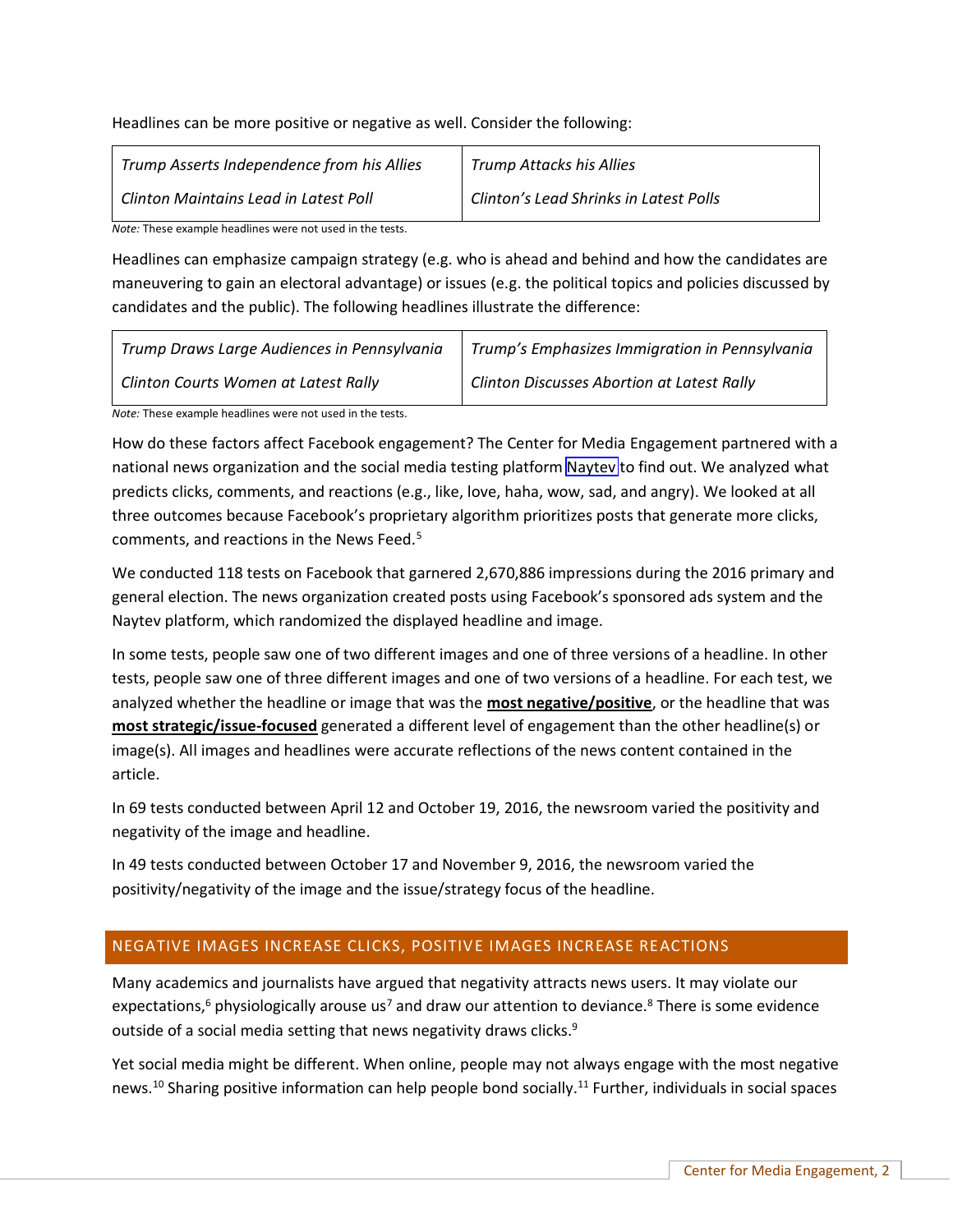tend to manage the impression they make on other people.<sup>12</sup> They want to be perceived in a positive light – and commenting on or reacting to negative news may present an undesirable impression.

So, what wins out on social media? Positive or negative news?

- Our analysis shows that negative images yield more clicks. The most negative image in a test garnered 12% more clicks than the other images.<sup>13</sup>
- Positive images yield more reactions. The most positive image in a test resulted in 27% more reactions than other images.<sup>14</sup>
- Commenting was unaffected by positive/negative images. The number of comments did not vary depending on whether a positive or negative image was used.
- The positivity or negativity of the headline made no difference in clicking, commenting, or reacting.

We also analyzed whether these patterns varied depending on whether the headline or image included a prominent Democrat (e.g. Clinton or Obama) or a prominent Republican (e.g. Trump). There were no differences.

## ISSUE-FOCUSED HEADLINES REDUCE CLICKS, INCREASE REACTIONS AND COMMENTS

In political campaign season, news coverage often focuses on the campaign strategy and horserace at the expense of issue coverage, perhaps because, as some academic research suggests, "the horserace sells."<sup>15</sup> Strategy coverage more generally includes news mentioning political motives, metaphors of sports or wars, potential campaign outcomes, candidate or party strategy for winning, or other content that focused more on the "how" of a campaign rather than political issues.<sup>16</sup> Yet news coverage that educates about issues is essential during campaigns so that voters can learn where political candidates stand before making a vote choice. We analyzed how voters responded to issue and horserace coverage.<sup>17</sup>

- Our results show that issue-focused headlines reduced clicks. The most issue-focused headline in a test yielded 30% fewer clicks to the news article than the other headlines.<sup>18</sup>
- Issue-focused headlines increased reactions and comments. The most issue-focused headline in a test increased reactions the news post by 27%<sup>19</sup> and increased comments on the news post by 31%.<sup>20</sup>

We also analyzed whether these patterns varied depending on the issue emphasized. The results held across various issues like immigration, healthcare, and the economy.

#### IMPORTANT CONSIDERATIONS

We find that negative images increase clicks, but decrease reactions. Issue-focused headlines decrease clicks, but increase reactions and comments. As a result of this analysis, it may be tempting to increase the use of negative images and strategy-focused headlines as a way to boost clicks. There are additional considerations:

• Decades of scholarly studies suggest that strategy and negative political coverage can have detrimental effects on news audiences, ranging from political cynicism to decreased trust in the media and political institutions. <sup>21</sup>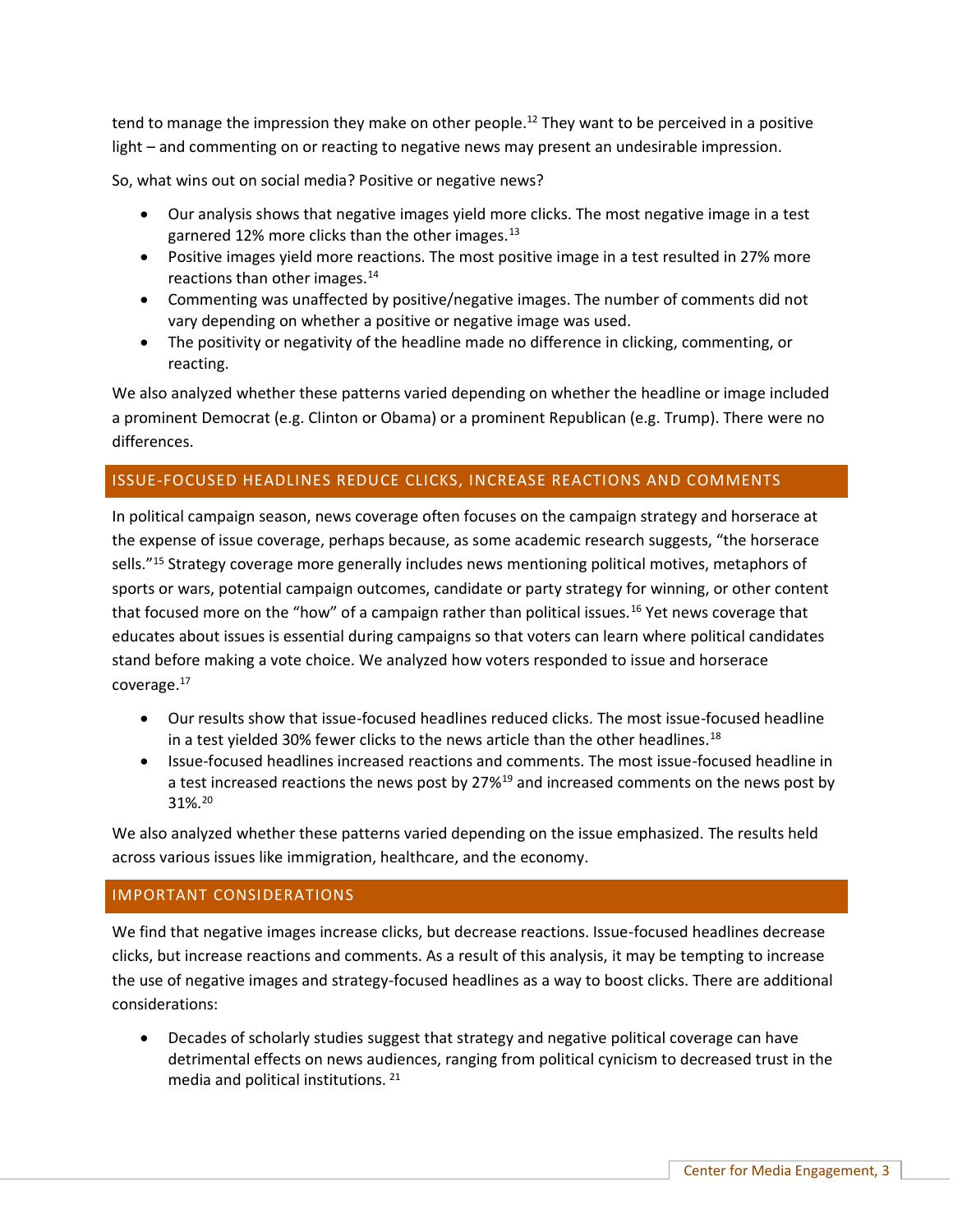- Facebook's algorithm prioritizes commenting and reacting in addition to clicks, meaning that focusing solely on clicks misses the full potential of the platform.
- If a newsroom's goal is to generate a more engaged social media audience, then positive images and issue content may be the way to go.

As with any study, there are limitations. The research was conducted during one election cycle and with one newsroom, so it isn't possible to know whether the same findings would hold in different circumstances. The findings related to what articles people choose to click on, however, do echo what others using different methods and not looking at social media have found, increasing our confidence that these are persistent patterns.

The analysis here shows that what prompts clicks doesn't always increase other forms of engagement, like commenting and reacting. Our hope is that this white paper can expose some of the trade-offs facing newsrooms as they determine their social strategy.

## METHODOLOGICAL DETAILS

The Center for Media Engagement at The University of Texas at Austin, with the help of a national newsroom, conducted 118 experiments on Facebook between April 12 and November 9, 2016. The tests were conducted using Naytev, a platform that allows newsrooms to test the success of different headlines, images, and status updates on Facebook.

In nearly all tests, a journalist input a news article along with either three headlines and two images or two headlines and three images into Naytev's platform.<sup>22</sup> Naytev automatically created six different experimental conditions – pairing each headline and each image one time – to post to Facebook's sponsored ad system. Facebook then sent the ads to the News Feeds of a "look-alike audience," meaning an audience of Facebook users who are similar to the newsroom's Facebook page followers who do not already follow that Facebook page.

Each test ran for approximately 48 hours and received between 2,798 and 55,613 unique impressions, for a total of 2,670,886 impressions over all tests. We collected the aggregate number of impressions – that is, the number of people who received each headline/image combination on their news feed – as well as the aggregate number of clicks on the article, reactions (like, angry, sad, etc.) to the post, and comments on the post. We collected no personal data on Facebook users.

Given that positivity and negativity could be subjective, we went through an extensive process to determine which image or headline was most positive and most negative. We utilized amazon.com's Mechanical Turk crowdsourcing platform. mTurk workers were given two images from each test and asked to indicate which one was more unfavorable. When the test involved three different images, we averaged the percentage of workers indicating that each image was more unfavorable across the pairs.

Before doing this work, we fielded a qualification task where workers were asked to evaluate three pairs of images to identify which image was more unfavorable. The pairs contained images where one was clearly more negative than the other. The workers also evaluated three pairs of headlines for which was more unfavorable. We originally fielded the qualification task among all workers and then specifically targeted conservatives to ensure that we had a balanced political profile among those completing the coding task.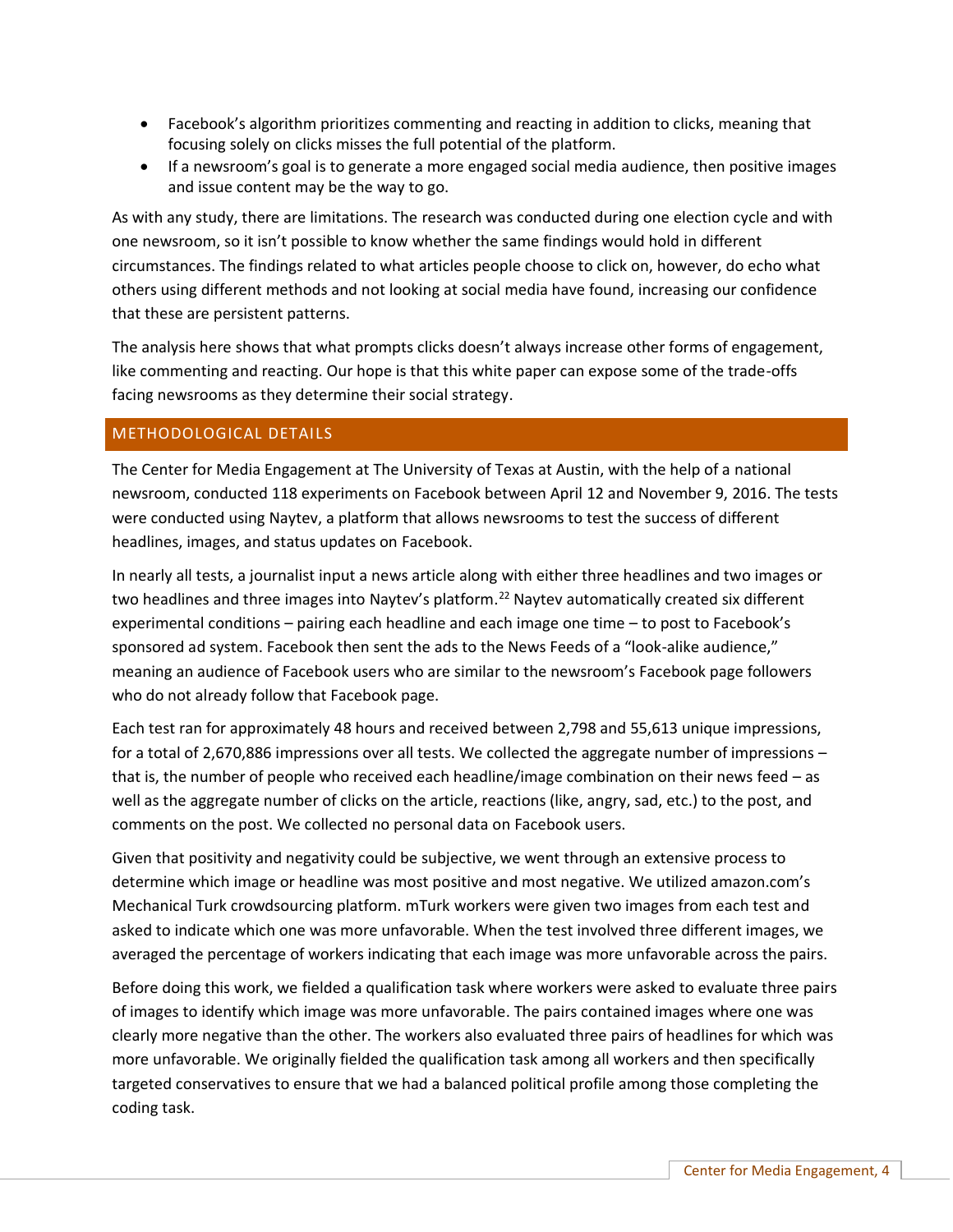Of the 1,746 workers who completed the qualification survey, 825 answered all six of the test questions correctly and were invited to complete the actual task. Those successfully completing the qualification were then invited to code the images. Each mTurker was permitted to code at most 50 image pairs and each image pair was coded by 50 mTurk workers. In total, 241 mTurkers evaluated an average of 44 image pairs (SD = 13, Range = 1 to 50). Workers were told, "Putting aside your opinion of who or what is shown in each image, pick which image is more unfavorable." When comparing two images, on average 50 percent rated each image as more unfavorable (SD = 0.29, Range = 0.04 to 0.96).

We used a similar procedure to evaluate the relative favorability for headlines, with one major difference. Whereas the subject of the images was clear, the headlines sometimes evoked multiple people. This made it difficult to determine which headline was more unfavorable. For example, a headline saying that "Candidate A is ahead of Candidate B in the polls" is good news for Candidate A, but not for Candidate B. For this reason, we catalogued each person or entity that was identified in a way that allowed us to determine favorability within each headline. We then asked the mTurk workers to code pairs of headlines for which was more favorable for each subject identified in any of the headlines within an experiment. We then used data for the referent that yielded the highest unfavorable percentage in the analyses described below.

In total, 318 mTurk workers completed 13,700 headline comparisons. On average, each mTurk worker completed 43 comparisons (SD = 14, Range = 1 to 52). When comparing two headlines, on average 50 percent rated each image as more unfavorable (SD = 0.29, Range = 0.04 to 0.96).

We then weighted the ratings by the mTurk workers to match the partisanship of the U.S. population based on data from the 2016 ANES. This allowed us to control for the possible influence of partisanship when computing the results. The general conclusions, however, are the same regardless of whether we do this step.

All statistical analyses were conducted using meta-analytic techniques. Statistical details are included in the footnotes of this report.

 $\overline{a}$ 

<sup>1</sup> https://www.parse.ly/resources/data-studies/referrer-dashboard/

<sup>2</sup>https://www.outbrain.com/help/advertisers/viral-blog-headlines/

<sup>3</sup>https://www.wired.com/2015/12/psychology-of-clickbait/

<sup>4</sup> https://blog.bufferapp.com/the-most-popular-words-in-most-viral-headlines

<sup>5</sup> https://newsroom.fb.com/news/2018/01/news-feed-fyi-bringing-people-closer-together/

<sup>6</sup> Soroka, S., & McAdams, S. (2015). News, politics, and negativity. *Political Communication*, *32*(1), 1–22. http://doi.org/10.1080/10584609.2014.881942

<sup>7</sup> Baumeister, R. F., Bratslavsky, E., Finkenauer, C., & Vohs, K. D. (2001). Bad is stronger than good. *Review of General Psychology*, *5*(4), 323–370. http://doi.org/10.1037//1089-2680.5.4.323

<sup>8</sup>Shoemaker, P. (1996). Hardwired for news: Using biological and cultural evolution to explain the surveillance function. *Journal of Communication*, *46*(3), 32–47. http://doi.org/10.1111/j.1460-2466.1996.tb01487.x

<sup>&</sup>lt;sup>9</sup> Jang, S. M., & Oh, Y. W. (2016). Getting attention online in election coverage: Audience selectivity in the 2012 US presidential election. *New Media & Society*, *18*, 2271–2286. [http://doi.org/10.1177/1461444815583491;](http://doi.org/10.1177/1461444815583491) Meffert, M. F., Chung, S., Joiner, A. J., Waks, L., & Garst, J. (2006). The effects of negativity and motivated information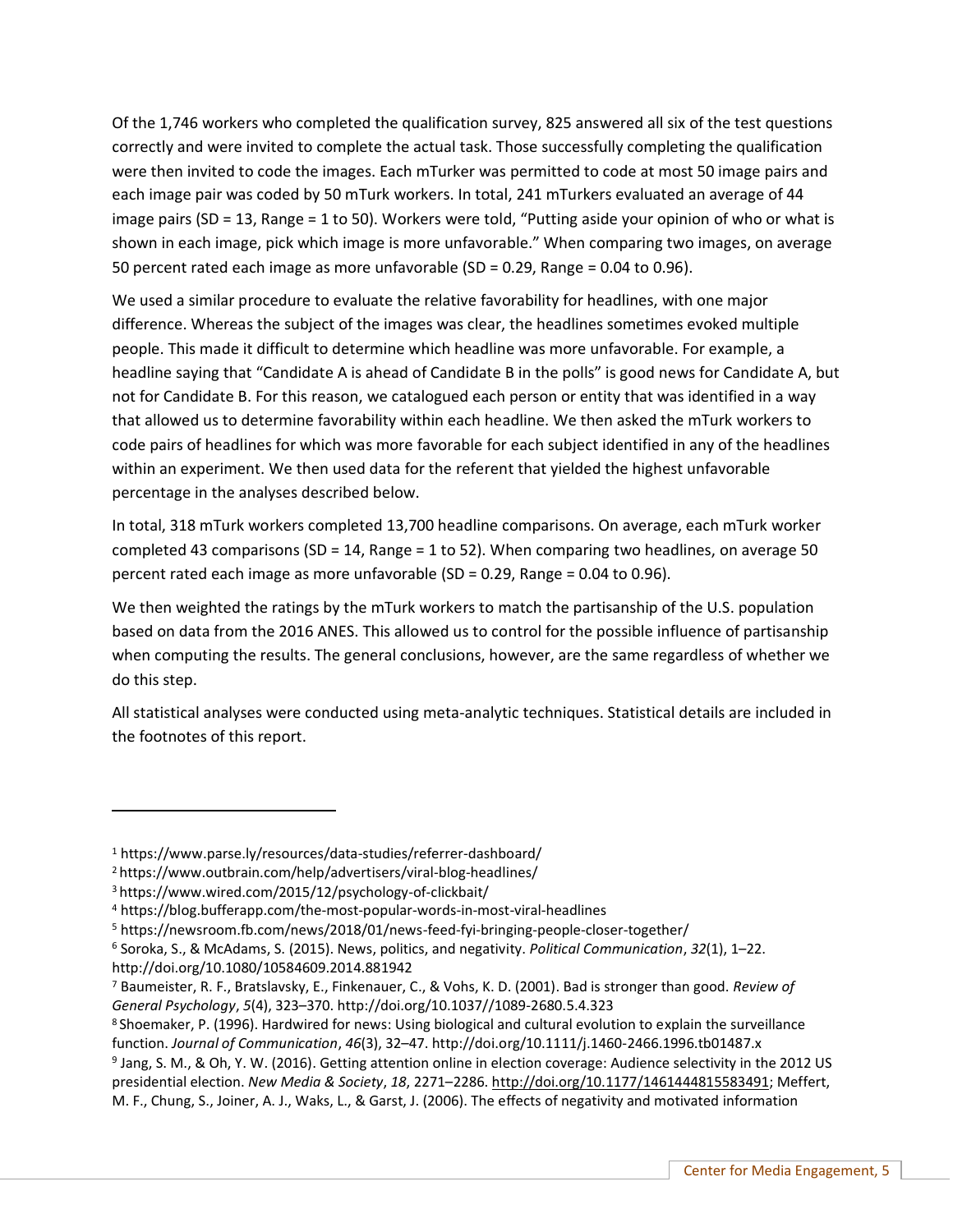processing during a political campaign. *Journal of Communication*, *56*(1), 27–51[. http://doi.org/10.1111/j.1460-](http://doi.org/10.1111/j.1460-2466.2006.00003.x) [2466.2006.00003.x](http://doi.org/10.1111/j.1460-2466.2006.00003.x)

l

<sup>10</sup>Berger, J., & Milkman, K. L. (2012). What makes online content viral? *Journal of Marketing Research*, *49*(2), 192– 205. [http://doi.org/10.1509/jmr.10.0353;](http://doi.org/10.1509/jmr.10.0353) Muddiman, A., Pond-Cobb, J., & Matson, J. E. (forthcoming). Negativity bias or backlash: Interaction with civil and uncivil online political news content. *Communication Research*, 9365021668562[. http://doi.org/10.1177/0093650216685625;](http://doi.org/10.1177/0093650216685625)

<sup>11</sup> Rime, B. (2009) Emotion elicits the social sharing of emotion: Theory and empirical review. *Emotion Review 1*(1), 60-85.

 $12$  Ellison, N., Heino, R., & Gibbs, J. (2006). Managing impressions online: Self-presentation processes in the online dating environment. *Journal of Computer-Mediated Communication*, *11*, 415–441. http://doi.org/10.1111/j.1083- 6101.2006.00020.x

<sup>13</sup>The estimated risk ratio was significant [log RR = 0.11, RR = 1.12, SE = .04, 95% CI (0.03, 0.19)]. Note that this analysis is using data weighted by the partisanship of those rating the images as positive or negative.

<sup>14</sup> The estimated risk ratio was significant [ $log RR = 0.24$ ,  $RR = 1.27$ ,  $SE = .07$ ,  $95\%$  CI (0.11, 0.37)]. Note that this analysis is using data weighted by the partisanship of those rating the images as positive or negative.

<sup>15</sup> Iyengar, S., Norpoth, H., & Hahn, K. S. (2004). Consumer demand for election news: The horserace sells. *Journal of Politics*, *66*(1), 157–175. http://doi.org/10.1046/j.1468-2508.2004.00146.x

<sup>16</sup> Aalberg, T., Strömbäck, J., & de Vreese, C. (2012). The framing of politics as strategy and game: A review of concepts, operationalizations and key findings. *Journalism, 13*(2), 162-178. doi: 10.1177/1464884911427799 <sup>17</sup> The two authors coded the headlines for issue and strategy content. We coded each headline individually as mentioning one or more of the following issues: foreign policy, healthcare, economy, immigration, corruption, and any other mentions of other issues or policy generally. To capture strategy content, we coded each headline for any one or more of the following: mentioning polling/public opinion, metaphors of sports or wars, a potential outcome of the campaign, candidate or party strategy for winning, political motives, campaign style/performance, or the media's role in the campaign (see also Aalberg et al., 2012). The inter-coder reliabilities ranged from Krippendorff's alpha = .68 to .91. From this coding, each author made a decision about which headline within a specific test was the most issue-focused headline (most issue within test = 1 and not most issue = 0) and which was the most strategy-focused headline (most strategy within test = 1 and not most strategy = 0; Krippendorff's alpha = .76 for most issue and .82 for most strategy). We used the "most issue/not most issue" variable in the metaanalyses presented here.

<sup>18</sup>The estimated risk ratio was significant [ $log RR = -0.36$ ,  $RR = 0.70$ ,  $SE = 0.10$ ,  $95\%$  CI (-0.5506, -0.1624)]. <sup>19</sup> The estimated risk ratio was significant [ $log RR = 0.24$ ,  $RR = 1.27$ ,  $SE = 0.10$ , 95% CI (0.0387 0.4453)].

<sup>20</sup>The estimated risk ratio was significant [ $log RR = 0.27$ ,  $RR = 1.31$ ,  $SE = 0.10$ , 95% CI (0.0662 0.4721)].

<sup>21</sup> Cappella, J. N., & Jamieson, K. H. (1997). *Spiral of cynicism*. New York: Oxford University Press.; Hopmann, D. N., Shehata, A., & Strömbäck, J. (2015). Contagious media effects: How media use and exposure to game-framed news influence media trust. *Mass Communication & Society, 18*(6), 776-798, doi: 10.1080/15205436.2015.1022190; Shehata, A. (2014). Game frames, issue frames, and mobilization: Disentangling the effects of frame exposure and motivated news attention on political cynicism and engagement. *International Journal of Public Opinion Research, 26*(2), 157-177. doi: 10.1093/ijpor/edt034

<sup>22</sup>In one test, the news organization included three images and only one headline and in three tests, the news organization included three images and three headlines.